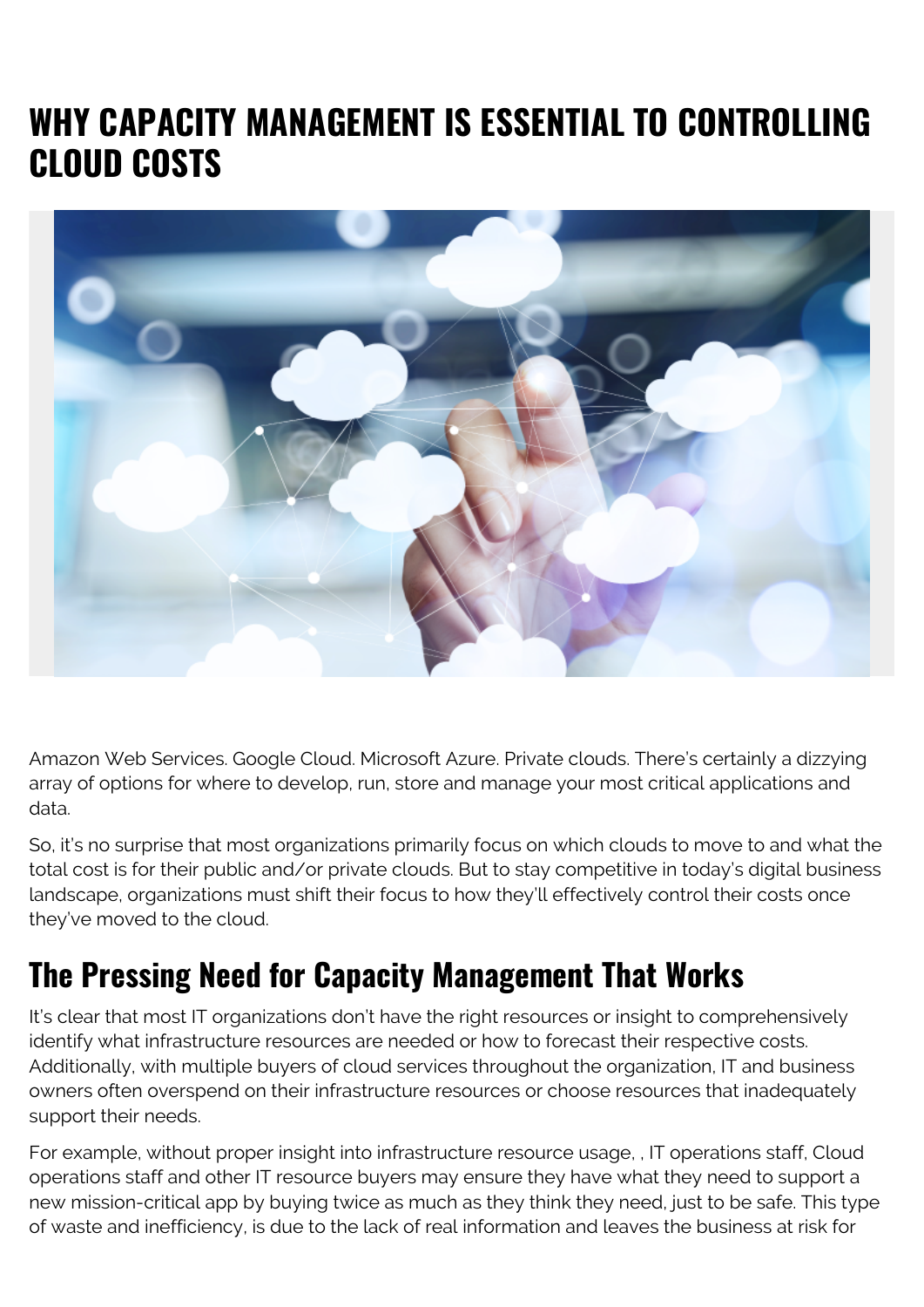unanticipated shortfalls and performance problems.

Lacking a comprehensive and accurate understanding of ongoing resource usage, changing workloads, trends, and potential bottlenecks, IT must base project requirements on best guesses. When these estimates are too aggressive, under-provisioning leaves the business vulnerable to service degradation or disruption—hurting business productivity and performance, and frustrating customers and end users. When estimates are too conservative, overprovisioning wastes valuable budget and resources, increases administrative overhead, and diverts funds from more beneficial areas.

With the lack of visibility and stability, along with ever-increasing unknown [security](https://blogs.bmc.com/blogs/security-vulnerability-vs-threat-vs-risk-whats-difference/) and compliance risks, ultimately the quality and consistency of end-user experiences suffer. To avoid unexpected downtime for your users and to take full control of your IT infrastructure costs in an ever-changing IT and business environment, you'll want capacity management that is both automated and effective.

### **Features of Effective Capacity Management Solutions**

Effective capacity management should help IT meet the dynamic requirements of the business while controlling and reducing costs. To do this, your capacity management solution should cover three critical needs:

- 1. **Automatically ensure the right resources are allocated to each application at the right time**, so those applications are deployed precisely when they're needed
- 2. **Adjust IT resources proactively** to address growth, periodic, and cyclic changes in demand, so business and digital services are consistently delivered at a speed that meets customer expectations
- 3. **Optimize on premises and cloud infrastructure investments** while reducing software and service costs

#### **Align IT Infrastructure Resources with Service Demands**

IT infrastructure resources are essential foundational elements to run your digital enterprise. So, how do you properly align your IT resources with service demands to optimize resource usage and reduce costs?

Our industry-leading solutions can help you gain full visibility, lower costs, and reduce risks for your entire IT infrastructure—both on-premises and in public clouds.

[TrueSight Capacity Optimization](https://blogs.bmc.com/it-solutions/capacity-optimization.html#tab-816fa846-af92-4b9f-a79e-a75963f0ed28) gives you unprecedented visibility into your IT environments so you can easily add, remove, or adjust compute, storage, network, and other IT infrastructure resources to meet changing application and service demands. Service views, forecasting, modeling, and reservation capabilities provide the insight you need for future resource allocations and the ability to control the timing and cost of new capital and operating expenses.

[BMC Helix Cloud Cost](https://www.bmc.com/documents/datasheets/bmc-helix-cloud-cost.html) uses advanced machine learning to optimize resource utilization and multicloud infrastructure costs. With simulated migration, you can properly determine public cloud resource needs, compare costs, and plan operational budgets. A single view of on-premises and public cloud infrastructure usage and spend keeps you in control of infrastructure costs and utilization. And by automatically detecting anomalous spending patterns and tracking daily spend,